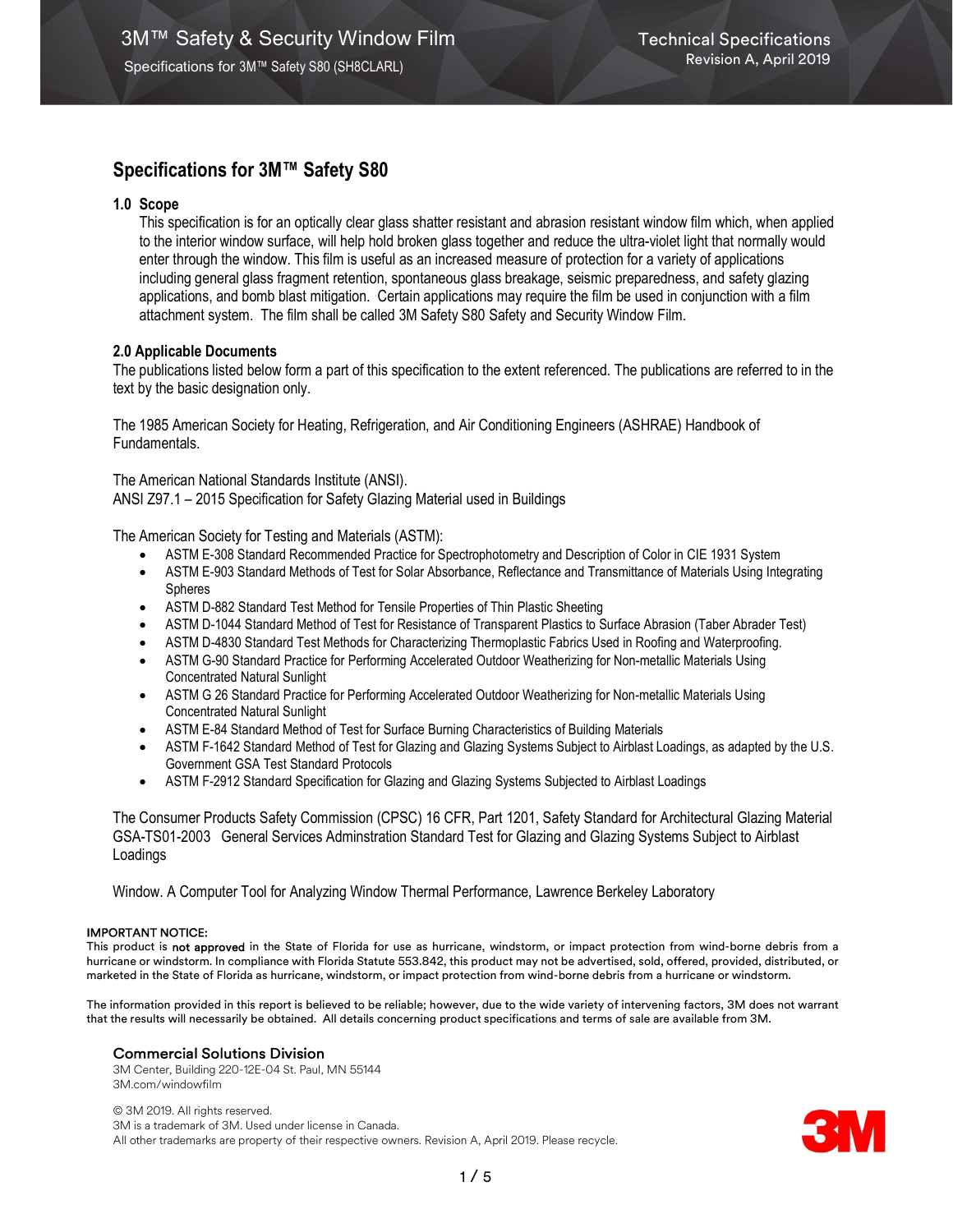## 3.0 Requirements of the Film

3.1 Film Material: The film material shall consist of an optically clear polyester film with a durable abrasion resistant coating over one surface, and a UV stabilized pressure sensitive adhesive on the other. The film shall have a nominal thickness of 8 mils (0.008 inches). The film shall be identified as to Manufacturer of Origin (hereafter to be called Manufacturer).

## 3.2 Film Properties, with coatings (nominal):

- a) Tensile Strength (ASTM D882): 25,000 psi
- b) Break Strength (ASTM D882): 175 lbs per inch 25,000 psi (200 lbs per inch width)
- c) Percent Elongation at Break (ASTM D882): >125%
- d) Percent Elongation at Yield (ASTM D882): greater than 100%

## 3.3 Solar Performance Properties: film applied to  $\frac{1}{4}$ " thick clear glass

- a) Visible Light Transmission (ASTM E 903): 86%
- b) Ultraviolet Transmission (ASTM E 903): less than 1% (300 380 nm)
- c) Visible Reflection: not more than 10%
- d) Solar Heat Gain Coefficient: 0.79

3.4 Flammability: The Manufacturer shall provide independent test data showing that the window film shall meet the requirements of a Class A Interior Finish for Building Materials for both Flame Spread Index and Smoked Development Values per ASTM E-84.

3.5 Abrasion Resistance: The Manufacturer shall provide independent test data showing that the film shall have a surface coating that is resistant to abrasion such that, less than 5% increase of transmitted light haze will result in accordance with ASTM D-1044 using 50 cycles, 500 grams weight, and the CS10F Calibrase Wheel.

3.6 Adhesive System: The film shall be supplied with a high mass pressure sensitive weatherable acrylate adhesive applied uniformly over the surface opposite the abrasion resistant coated surface. The adhesive shall be pressure sensitive (not water activated) and physically bond (not chemically bond) to the glass. The adhesive shall be essentially optically flat and shall meet the following criteria:

a. Viewing the film from a distance of ten feet at angles up to 45 degrees from either side of the glass, the film itself shall not appear distorted.

b. It shall not be necessary to seal around the edges of the applied film system with a lacquer or other substance in order to prevent moisture or free water from penetrating under the film system.

3.7 Impact Resistance for Safety Glazing: The film, when applied to either side of the window glass, shall pass a 400 ftlb impact when tested according to 16 CFR CPSC Part 1201 (Category 2) and ANSI Z97.1 (Class A, Unlimited).

3.8 Bomb Blast Mitigation: Independent testing with results from high explosive arena blast testing. a. GSA Rating of "2" (Minimal Hazard) with minimum blast load of 11 psi overpressure and 55 psi\*msec blast impulse

#### IMPORTANT NOTICE:

This product is not approved in the State of Florida for use as hurricane, windstorm, or impact protection from wind-borne debris from a hurricane or windstorm. In compliance with Florida Statute 553.842, this product may not be advertised, sold, offered, provided, distributed, or marketed in the State of Florida as hurricane, windstorm, or impact protection from wind-borne debris from a hurricane or windstorm.

The information provided in this report is believed to be reliable; however, due to the wide variety of intervening factors, 3M does not warrant that the results will necessarily be obtained. All details concerning product specifications and terms of sale are available from 3M.

## Commercial Solutions Division

3M Center, Building 220-12E-04 St. Paul, MN 55144 3M.com/windowfilm

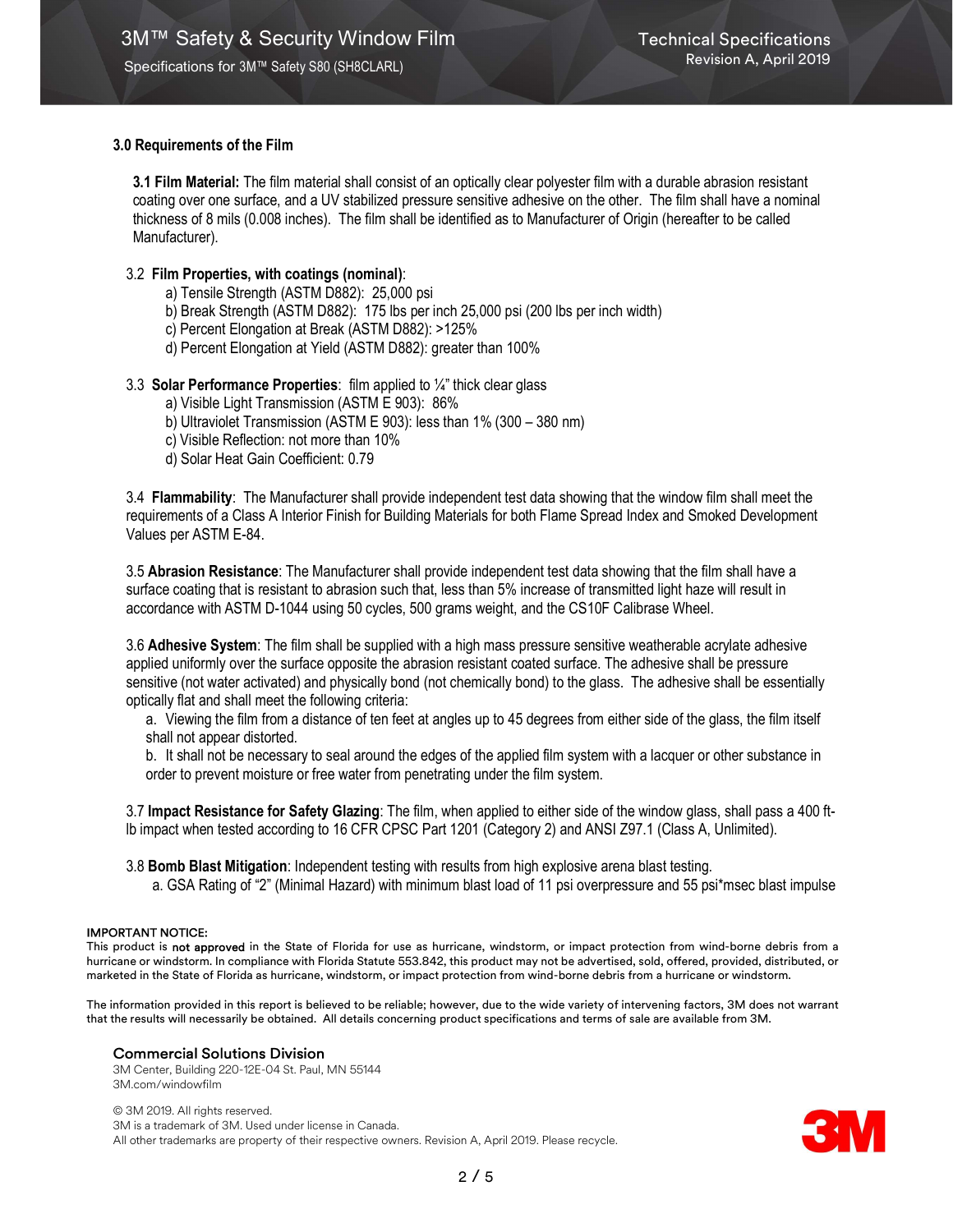Specifications for 3M™ Safety S80 (SH8CLARL)

## 4.0 Requirements of the Authorized Dealer/Applicator (ADA)

4.1 The ADA shall provide documentation that the ADA is authorized by the Manufacturer of the window film to install said window film as per the Manufacturer's specifications and in accordance with specific requests as to be determined and agreed to by the customer.

4.2 Authorization of dealership may be verified through the company's 3M ID Number.

4.3 The ADA will provide a commercial building reference list of ten (10) properties where the ADA has installed window film. This list will include the following information:

\* Name of building

- \* The name and telephone number of a management contact
- \* Type of glass
- \* Type of film
- \* Amount of film installed
- \* Date of completion

### 5.0 Requirements of the Manufacturer

5.1 The Manufacturer will ensure proper quality control during production, shipping and inventory, clearly identify and label each film core with the product designation and run number.

5.2 Materials shall be manufactured by: 3M Commercial Solutions Division 3M Center, Building 280 St. Paul, MN 55144-1000

Purchased Through: Energy Products Distribution 9223 Harford Road Baltimore, MD 21234 1-800-537-3911 | info@epdwindowfilm.com

#### 6.0 Application

6.1 Examination: Examine glass surfaces to receive new film and verify that they are free from defects and imperfections, which will affect the final appearance. Correct all such deficiencies before starting film application.

#### 6.2 Preparation:

a. The window and window framing will be cleaned thoroughly with a neutral cleaning solution. The inside surface of the window glass shall be scraped with stainless steel razor blades with clean, sharp edges to ensure the removal of any foreign contaminants without damages the glass surface.

b. Drop cloths or other absorbent material shall be placed on the window sill or sash to absorb moisture accumulation generated by the film application.

#### IMPORTANT NOTICE:

This product is not approved in the State of Florida for use as hurricane, windstorm, or impact protection from wind-borne debris from a hurricane or windstorm. In compliance with Florida Statute 553.842, this product may not be advertised, sold, offered, provided, distributed, or marketed in the State of Florida as hurricane, windstorm, or impact protection from wind-borne debris from a hurricane or windstorm.

The information provided in this report is believed to be reliable; however, due to the wide variety of intervening factors, 3M does not warrant that the results will necessarily be obtained. All details concerning product specifications and terms of sale are available from 3M.

#### Commercial Solutions Division

3M Center, Building 220-12E-04 St. Paul, MN 55144 3M.com/windowfilm

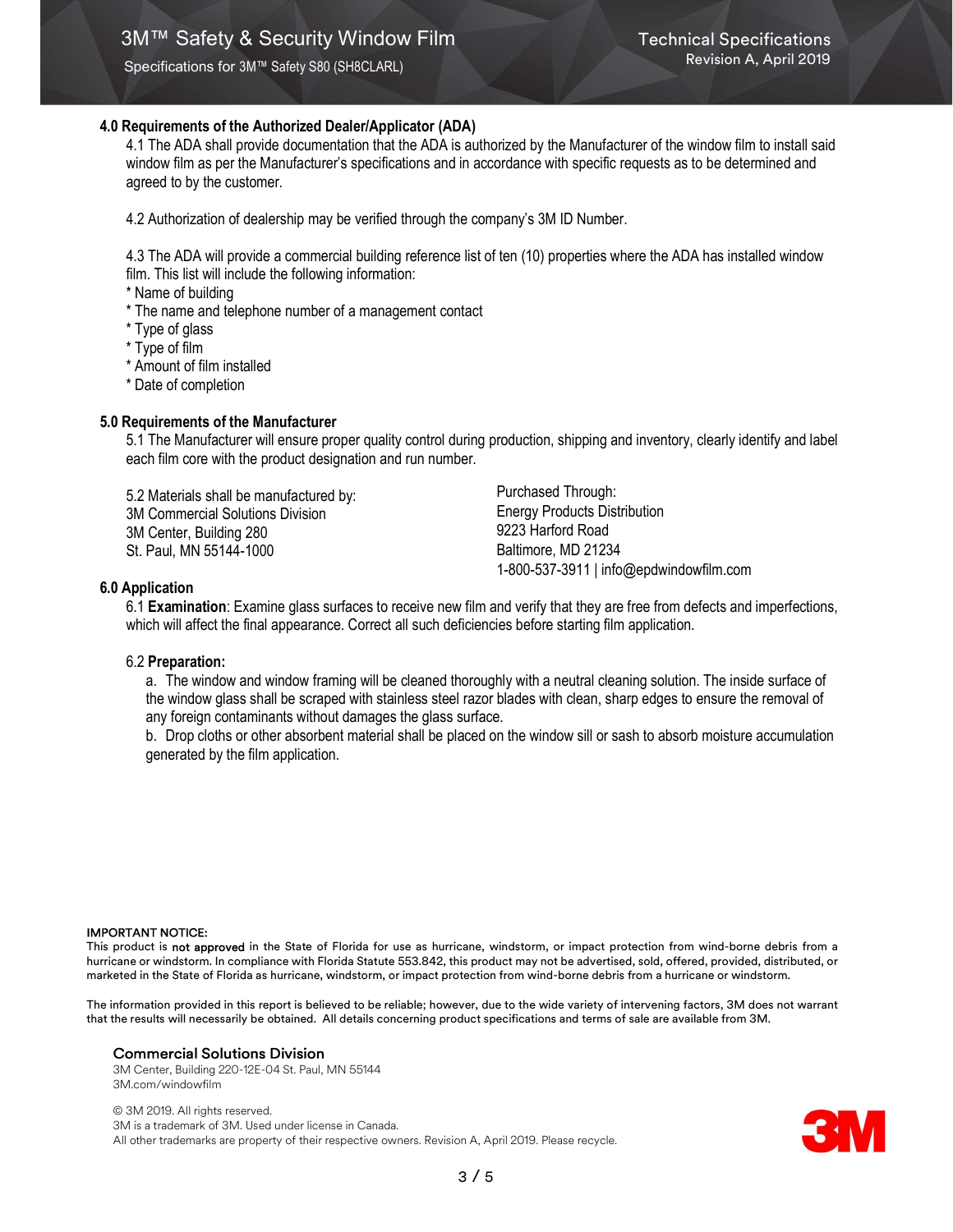Specifications for 3M™ Safety S80 (SH8CLARL)

6.3 Installation: The film shall be applied as to the specifications of the Manufacturer by an ADA.

a. Materials will be delivered to the job site with the manufacturer's labels intact and legible.

b. To minimize waste, the film will be cut to specification utilizing a vertical dispenser designed for that purpose. Film edges shall be cut neatly and square at a uniform distance of 1/8" (3 mm) to 1/16" (1.6 mm) of the window-sealing device.

c. Film shall be wet-applied using clean water and slip solution to facilitate positioning of the film onto glass.

d. To ensure efficient removal of excess water from the underside of the film and to maximize bonding of the pressure sensitive adhesive, polyplastic bladed squeegees shall be used.

e. Upon completion, the film may have a dimpled appearance from residual moisture. Said moisture shall, under reasonable weather conditions, dry flat with no moisture dimples within a period of 30 calendar days when viewed under normal viewing conditions.

f. After installation, any leftover material will be removed and the work area will be returned to original condition. Use all necessary means to protect the film before, during and after the installation.

## 7.0 Cleaning

The film may be washed using common window cleaning solutions, including ammonia solutions, 30 days after application. Abrasive type cleaning agents and bristle brushes, which could scratch the film, must not be used. Synthetic sponges or soft cloths are recommended.

### 8.0 Warranty

a) The application shall be warranted by the film manufacturer (3M) for a period of \_\_\_\_ years in that the film will maintain solar reflective properties without cracking, crazing, delaminating, peeling, or discoloration. In the event that the product is found to be defective under warranty, the film manufacturer (3M) will replace such quantity of the film proved to be defective, and will additionally provide the removal and reapplication labor free of charge.

b) 8.2 The film manufacturer (3M) also warrants against glass failure due to thermal shock fracture of the glass window unit (maximum value \$500 per window) provided the film is applied to recommended types of glass and the failure occurs within sixty (60) months from the start of application. Any glass failure must be reviewed by the film manufacturer (3M) prior to replacement.

#### IMPORTANT NOTICE:

This product is not approved in the State of Florida for use as hurricane, windstorm, or impact protection from wind-borne debris from a hurricane or windstorm. In compliance with Florida Statute 553.842, this product may not be advertised, sold, offered, provided, distributed, or marketed in the State of Florida as hurricane, windstorm, or impact protection from wind-borne debris from a hurricane or windstorm.

The information provided in this report is believed to be reliable; however, due to the wide variety of intervening factors, 3M does not warrant that the results will necessarily be obtained. All details concerning product specifications and terms of sale are available from 3M.

#### Commercial Solutions Division

3M Center, Building 220-12E-04 St. Paul, MN 55144 3M.com/windowfilm